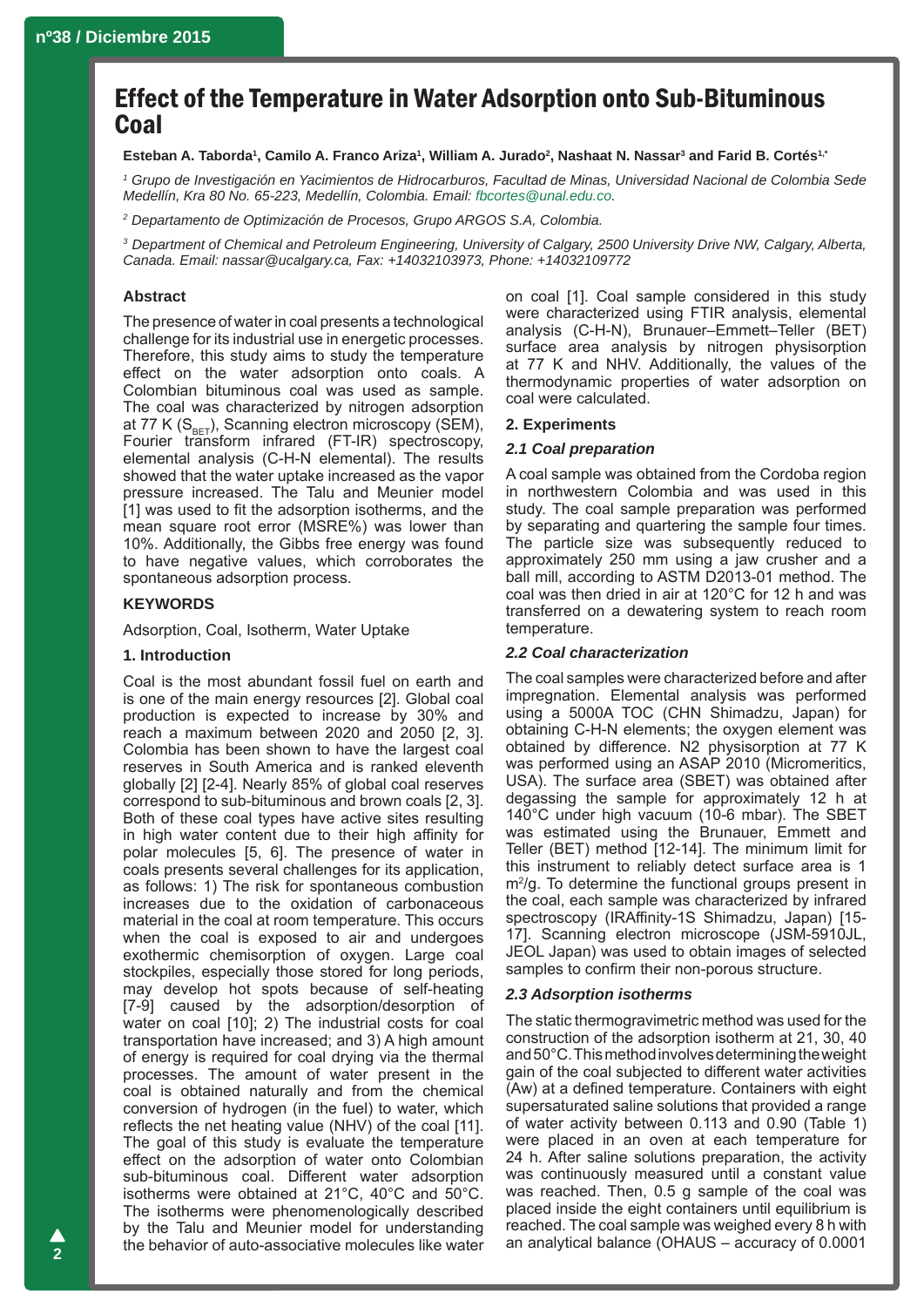| $K_{ps}$ (g/100 ml H <sub>2</sub> O) | $Aw = P/Psat$ |
|--------------------------------------|---------------|
| 83.2                                 | 0.113         |
| 74.5                                 | 0.295         |
| 54.6                                 | 0.328         |
| 112                                  | 0.432         |
| 90.5                                 | 0.577         |
| 80.8                                 | 0.654         |
| 39.8                                 | 0.753         |
| 34.2                                 | 0.843         |
|                                      |               |



**Figure 1.** Schematic representation of the experimental set-up for **Figure 2**. SEM images for selected coal sample.adsorption isotherms construction.

**Table 2**. Elemental analysis (i.e., C-H-O-N) and estimated surface area.

| <b>Material</b> | %Carbon<br>$(wt\% C)$ | %Hydrogen<br>$(wt\% H)$ | %Nitrogen<br>(wt% N) | %Oxygen<br>$(wt\% O)$ | O/C  | H/C   | $S_{\text{BET}}$ (m <sup>2</sup> /g) |
|-----------------|-----------------------|-------------------------|----------------------|-----------------------|------|-------|--------------------------------------|
| Coal            | 64.79                 | 5.15                    | 1.96                 | 28.11                 | 0.43 | 0.079 | 4.94                                 |

g) until the sample weight did not vary by more than 1%. This procedure was performed by triplicated to confirm reproducibility, and standard deviations were calculated and presented as error bars on the isotherm figures. Finally, the amount of adsorbed water was estimated by calculating the difference between the initial and final sample weight. Water uptake  $(N_{\text{ads}})$  was calculated as mg of water per g of dry coal [14, 18-25]. Figure 1 shows a schematic representation of the experimental setup. Table 1 shows the hygroscopic salts used to condition each system to the desired water activity.

#### **3. Results and discussions**

#### *3.1 Samples characterization*

Figure 2 shows scanning electron microscopy (SEM) images of coal. Accordingly, it seems that coal have a non-porous structure. Table 2 shows that the surface area  $(S_{BET})$  of the coal. In addition, the low value of  $S_{BET}$  again supports that the materials are nonporous.

Table 2 also shows the elemental analysis of the coal samples.

#### *3.2 Adsorption isotherms*

Figure 3 shows the adsorption isotherm of water on coal at 21°C for a water activity between 0.10-0.90. The adsorption isotherms exhibited Type III behavior according to the IUPAC classification [1, 5]. The adsorption increased with increasing water activity. These findings are in good agreement with the available coal/water adsorption studies [23, 26-32]. The amount of water vapor in the sorption container increased due to increased vapor pressure (water activity). Collisions with the sample surface were highly favored, leading to a higher adsorbed amount. The resulting shape of the water sorption isotherm indicates a low affinity between the adsorbate and adsorbent, which mainly occurred at a low relative humidity (water activity). The behavior of the isotherm shows different interactions, including the water interaction with the active sites, along with multilayer adsorbed moisture on the surface of coal (Figure 3).



**Figure 3**. Water adsorption isotherm onto coal at 21°C.

The IR spectroscopy analysis shown in Figure 6 for sample after adsorption at  $Aw = 0.84$ . As seen, the signal near the  $3300 \, \text{cm}^{-1}$  region indicates the presence of water [33]. It can be also seen that a signal intensity at approximately 3300  $cm<sup>-1</sup>$ . This is also representative of weather conditions in which water changes its intensity according to the sorption isotherm.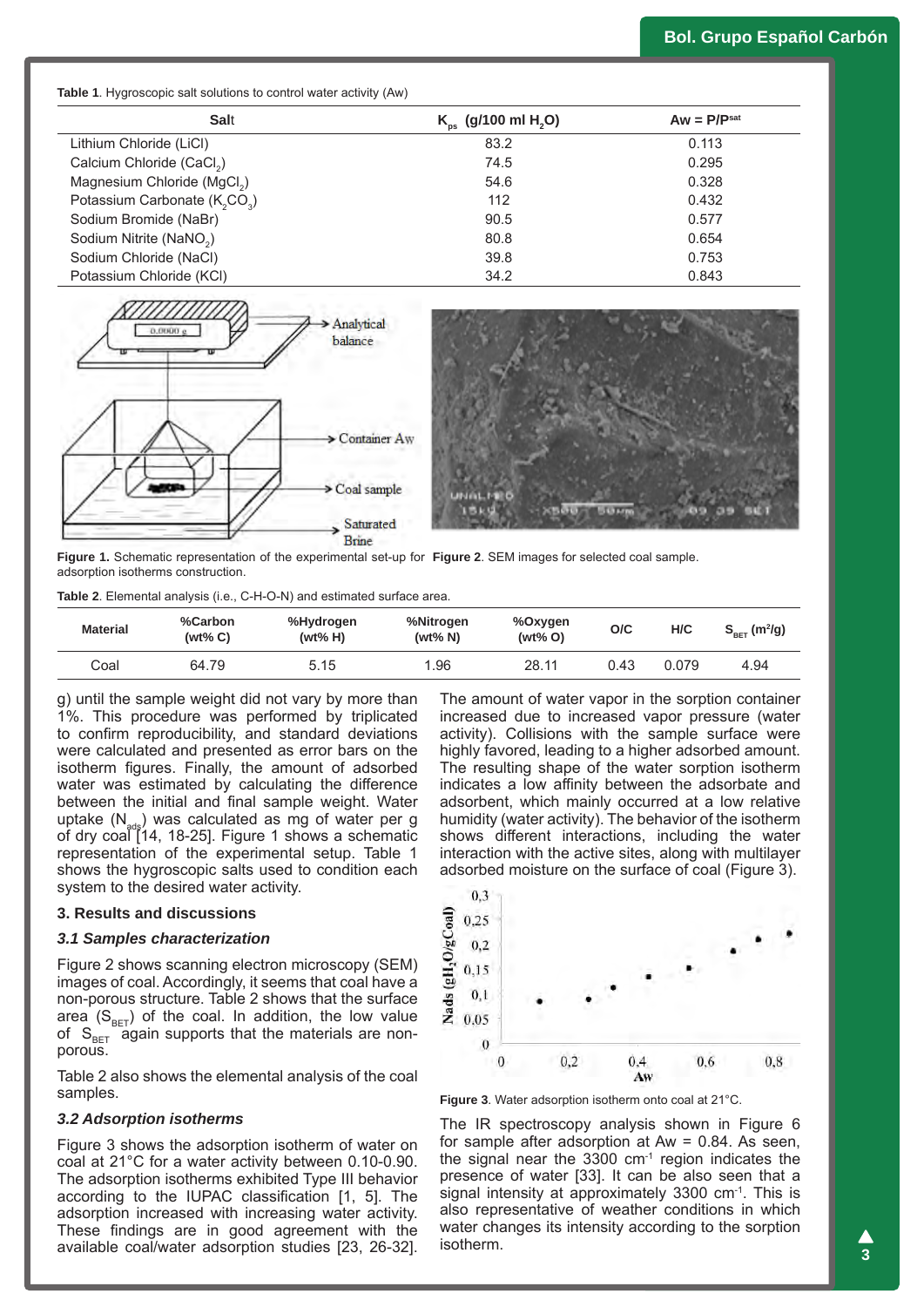

**Figure 4.** IR spectra for coal after adsorption at Aw = 0.84.

Adsorption isotherm were modeled using the Talu and Meunier model [1]. Talu and Meunier model [1] can be expressed as a general theory for the adsorption of self-associating molecules over solid structures. The approach is similar to the "*chemical*" interpretation of *non*-ideal vapor and liquid phases. The theory can explain the behavior of the Types I to V isotherms, including Type III isotherms characteristic of non-porous adsorbents, as it is the case of this work. Isothermal data are dependent on only three parameters: the inverse of Henry's law constant, the saturation capacity and the reaction constant for "cluster" [1]. The model is described as follows:

$$
P = \frac{H\psi}{(1+K\psi)}Exp(\frac{\psi}{Nm})
$$
 (1)

$$
\psi = \frac{-1 + \sqrt{(1 + 4K\varepsilon)}}{2K} \tag{2}
$$

$$
\varepsilon = \frac{N_m N}{(N_m - N)}\tag{3}
$$

where, *N* ( $g/g$ ) is the adsorbed amount,  $N_m(g/g)$  is the saturation amount adsorbed by the monomer, *K (g/g)* is the reaction constant, *P (kPa)* is the equilibrium pressure, and *H (kPa)* is the Henry's law constant.

Figure 5 shows the comparison between experimental data and Talu and Meunier model fitting. Table 3 lists the values of the obtained parameters of the Talu and Meunier model. The parameter values are in agreement with the characteristics of the coals in which the *K* value is high. This indicates a rapid association of water molecules once the primary sites are occupied and is similar to the behavior described by the adsorption isotherms. On the other hand, the *H* values are also high (inverse of the common Henry's law constant), indicating that the steep rise in the water isotherm is delayed. Higher values of the *H* parameter indicate lower affinity of the water molecules for being in the adsorbed phase. The active sites are in locations that are not easily accessible to water. Low *K* values indicate that the primary sites are in widely varying space environments, resulting in a broadened step in the isotherm, which starts at lower pressures [1]. The differences between the *N<sub>m</sub>* values for different coals simply correspond to the available adsorption space. This trend is also observed in the behavior of the isotherms (Figure 7).

#### *3.2.1 Effect of the temperature*

Figure 5 shows the amount adsorbed of water onto coal at 21, 30, 40 and 50°C for the sample together with the Talu and Meunier model fitting. Figure 8 shows that water adsorption is dependent on the system temperature. A Type III behavior according to the IUPAC classification [34] was exhibited, suggesting a multilayer adsorption for all evaluated temperatures. At a low water activity of less than 0.3, the behavior is described by the adsorption of water on the energy sites because of the preference and affinity of molecules for these sites [5, 6]. At high activity, the water molecules tend to form clusters around the high-energy sites via associations with hydrogen [1]. As expected, the equilibrium water content increased with increasing water activity. Furthermore, the amount of water adsorbed decreases with temperature because the higher energy weakens the interaction forces between the adsorbate and the adsorbent, thus facilitating water desorption [14]. With the data obtained through the sorption equilibrium tests at different temperatures, it is possible to calculate the thermodynamic properties of sorption.

The parameters for the Talu and Meunier model [1] at different temperatures for coal show a behavior of *H* that is only temperature dependent, as shown Table 3. Higher values suggest that there is a lower affinity between adsorbate and adsorbent at Henry's region [1]. When the temperature increases, the interactions between the coal and water are weakened, thus the interaction forces are reduced by the temperature. The parameter  $N_m$  is related to the maximum amount adsorbed, an increase in temperature favors the desorption, for this reason this parameter value decreases as the temperature increases. The *K* parameter is related to the degree of aggregation of water molecules on the surface of the adsorbent, hence the lower the amount adsorbed the less aggregation on the active sites, for that reason the parameter *K* decreases as the temperature increases.

#### *3.3 Thermodynamic properties*

To further understand the effect of temperature on adsorption, the thermodynamic properties of sorption were calculated. The isosteric heat of adsorption is the amount of energy dissipated during the adsorption process [6, 35]. It can also be defined as the amount of energy required for desorption. This can be calculated trough the commonly used Clausius-Clapeyron equation [18, 19, 21, 22, 35- 37]. The isosteric heat (*Qisos*) of adsorption in units of Cal/g can be estimated based on the established equilibrium between the condensed phase and gas phase [14]. This is shown in eq. 3:

$$
Q_{\text{isos}} = \left(\frac{v_n}{v_g} - 1\right) R Z \left(\frac{\partial \ln P}{\partial \left(\frac{1}{T}\right)}\right)_{\text{Nads}}
$$
 (4)

where *P (kPa)* and *T (K)* are equilibrium pressure and temperature, respectively. *R* is the universal gas constant, Z is the compressibility factor  $V_n$  ( $m^3$ /g) and *Vg (m3 /g)* are the partial volume of the adsorbed species and of the gas phase respectively.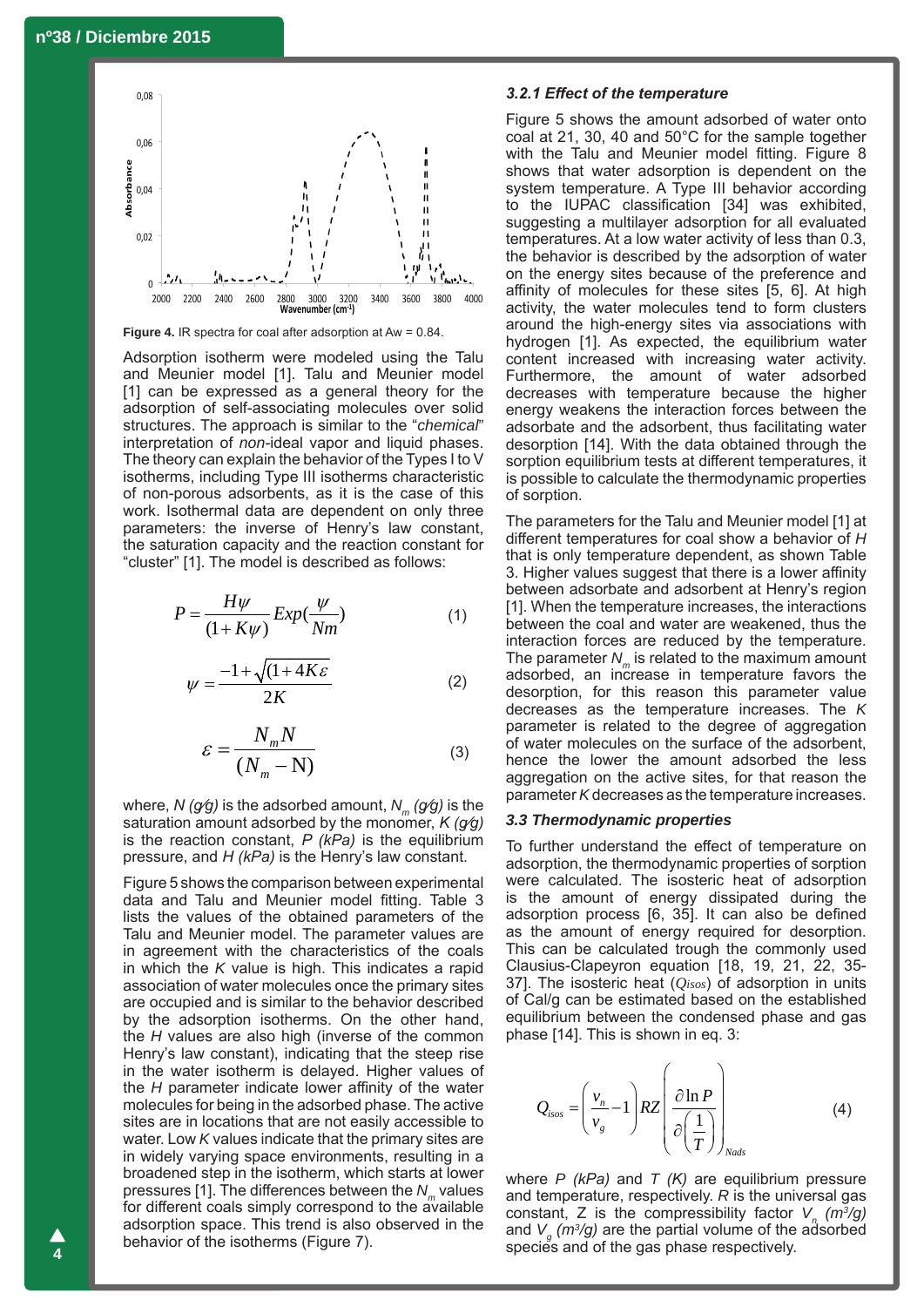## **Bol. Grupo Español Carbón**



**Figure 5**. Water adsorption isotherms for coal at (a) 21°C, (b) 30°C, (c) 40°C and (d) 50°C

|  |  |  |  |  |  |  |  |  | <b>Table 3.</b> Talu and Meunier model parameters for coal at all of the evaluated temperatures |
|--|--|--|--|--|--|--|--|--|-------------------------------------------------------------------------------------------------|
|--|--|--|--|--|--|--|--|--|-------------------------------------------------------------------------------------------------|

| <b>Temperature</b> | $H$ (kPa) | K(g/g) | $N_m(g/g)$ | MSRE(%) |
|--------------------|-----------|--------|------------|---------|
| 21                 | 18.5      | 16.9   | 0.18       | 7.45    |
| 30                 | 82.5      | 14.9   | 0.16       | 8.12    |
| 40                 | 140       | 14.4   | 0.15       | 7.15    |
| 50                 | 215       | 13.5   | 0.14       | 4.25    |

Assuming an ideal gas case, for a constant value of *Nads* eq. 4 can be simplified to eq. 5 [32]:

$$
\left(\frac{\partial \ln P}{\partial \left(\frac{1}{T}\right)}\right)_{Nads} = -\frac{Q_{isos}}{R}
$$
 (5)

From this equation, the isosteric heat can be calculated by determining the slope of the best fit line when ln(*P*) is plotted against *1/ T* [14, 18].

Figure 6 shows the isosteric heat of adsorption of water onto coal. *Qisos* decreases very slightly as function of *Nads* and remains nearly constant at approximately 600 Cal/g. This value is markedly lower than the isosteric heat for the virgin coal. It is suggested that the isosteric heat varies with water loadings to reveal lower heterogeneity energy of the adsorbent. This is because the high-energy points located on the coal surface reduce their energy intensity, then reducing their affinity to water.



**Figure 6.** Isosteric heat of adsorption of water onto coal.

This result shows that the decrease very slightly in the energy heterogeneity of the adsorbent is because *Qisos* decreases as the amount of water adsorbed increases. This indicates that the coal surface presents highly energetic and closely related sites for polar compounds, such as water. This information is in agreement with the adsorption equilibrium in which a smaller amount is adsorbed onto the coal sample; therefore, a lower amount of energy is required to desorb the moisture. Figure 6 shows that the amount of energy required for the sample to dry to the desired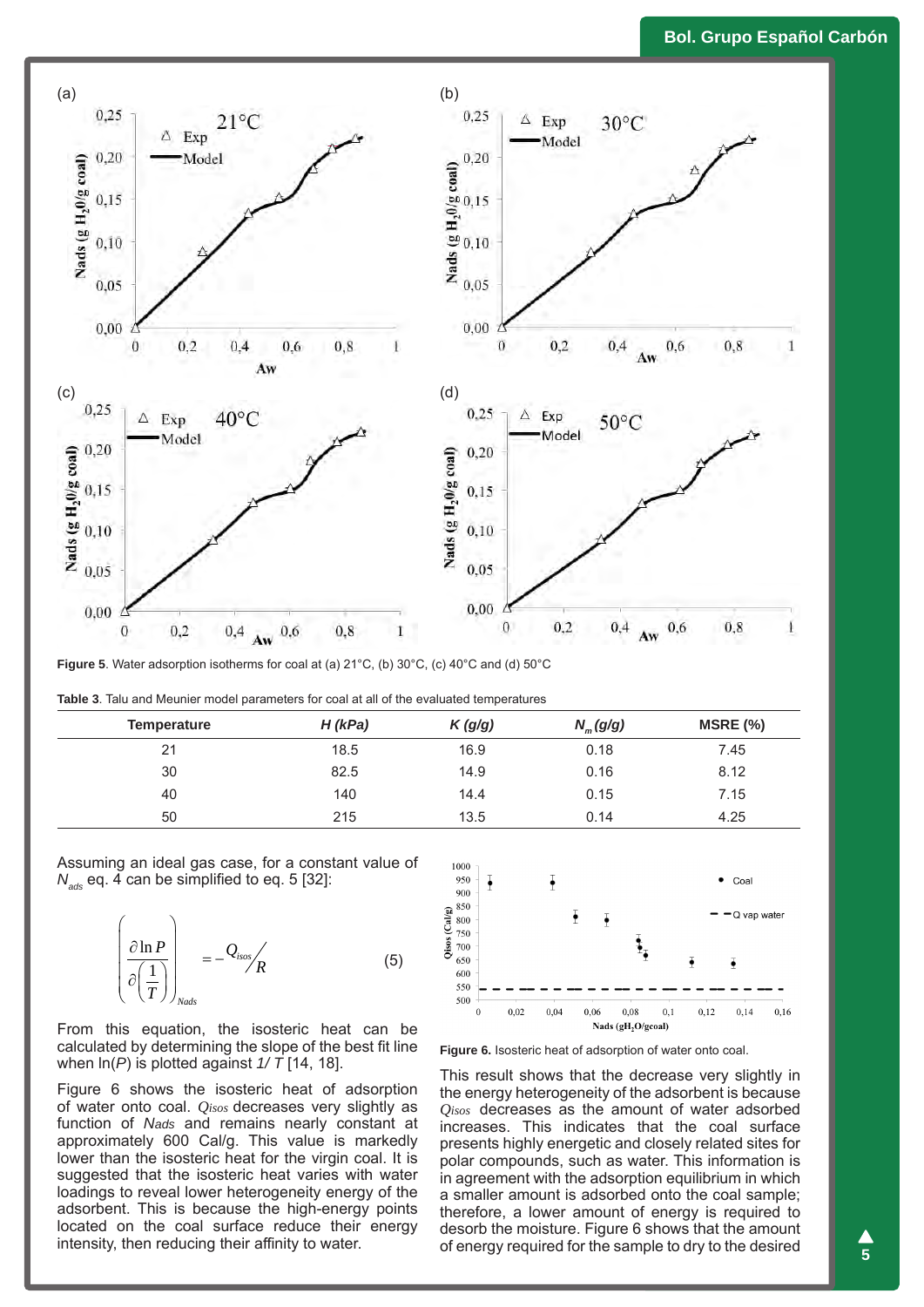**Table 4**. Net heating value of coal impregnated with different concentrations of glycerol.

|                 | <b>HHV</b>       | <b>NHV</b>       | <b>NHV</b>                                |
|-----------------|------------------|------------------|-------------------------------------------|
| <b>MATERIAL</b> | (Cal/g)          | (Cal/g)          | without the effect of glycerol<br>(Cal/q) |
| Coal            | $5194 \pm 77.91$ | $4504 \pm 67.56$ | $4505 \pm 67.56$                          |

moisture content is known. These data are important for the design of industrial scale dryers.

The Gibbs free energy of adsorption is a criterion that defines the feasibility and spontaneity of adsorption [13, 35]. The behavior, described by the adsorbed phase, is the same as the condensed phase. This is also known as the condensation approach and can be calculated using eq. 6 [13, 35].

$$
\Delta G_0 = A = RTLn\left(\frac{P^0}{P}\right) \tag{6}
$$

where, *A(Cal/g)* is the potential for molar adsorption, and *T(K)* and *P(KPa)* are the equilibrium temperature and pressure, respectively. The Gibbs free energy is calculated at a standard pressure "*P o* ".

Figure 7 shows the change in Gibbs free energy is a function of the adsorbed amount of water on selected samples. For all systems, the Gibbs free energy increases from a negative value to zero. This result demonstrates the thermodynamic consistency of the experimental data and confirms that the reaction is energetically spontaneous and heterogeneous. The data also show that the system is in agreement with the trends of isosteric heat, as reported in Figure 6.

More negative values of Gibbs free energy indicate an exothermic adsorption process; thus, the water molecules are stronger confined to the coal surface. The Gibbs free energy tends toward zero at adsorbed amounts greater than  $0.04$  g H<sub>2</sub>O/g coal (percentages close to 4% moisture). This means that the process is less exothermic and that the strongly adsorbed water molecules are weakly bound to the surface of coal. This is because of the interaction of ambient water molecules with the water molecules already on the coal surface. Therefore, to reduce the moisture content of the treated sample from 10% to 4%, a small amount of energy is required to vaporize the water.



**Figure 7.** Relationship of Gibbs free energy and the adsorbed amount of water for coal.

## *3.4 Quality of coal*

The heat of combustion of a fuel is commonly referred to as the higher heating value (HHV) or the caloric value. It is defined as the amount of heat released when a unit amount of the fuel is completely combusted. The heating value is a unique characteristic of each type of fuel. The lower heating value (LHV) is similarly defined, except that any water from combustion products is not condensed and remains as vapor. Thus, the LHV does not include the heat of vaporization of the produced water [31]. The relationship between the HHV and the LHV can be expressed as follows [11]:

$$
NHV = HHV - Hv \tag{7}
$$

For solid fuels (i.e., coal), it is typically expressed as follows [11]:

$$
NHV = HHV - 10.55(W + 9Hg)
$$
 (8)

where:

*Hv* (Cal/g) is the vaporization heat, *NHV* (Cal/g) is the net heating value of coal, *HHV* (Cal/g) is the high heating value of coal in Cal/g, *W* (wt%) is the water amount in coal and *Hg* (wt%) hydrogen in coal.

Table 4 lists the estimated NHV of coal

#### **4. CONCLUSIONS**

The sorption equilibrium of water on a sample of subbituminous Colombian coal was obtained at 21, 30, 40 and 50°C through the static adsorption method. The results showed that the water uptake increased as the vapor pressure increased and decreases as temperature increases, with maximum water adsorbed was found at 21°C. The Talu and Meunier model was used to fit the adsorption isotherms, and the mean square root error (MSRE%) was lower than 10%. Additionally, the Gibbs free energy was found to have negative values, which corroborates the spontaneous adsorption process.

The thermodynamic properties in caloric value indicate lower costs per unit of energy and decreased transport costs compared with untreated coal.

#### **5. ACKNOWLEDGMENTS**

The authors acknowledge The Universidad Nacional de Colombia for logistical and financial support and ARGOS S.A.

#### **REFERENCES**

1 Talu, O. and F. Meunier, Adsorption of associating molecules in micropores and application to water on carbon. AIChE journal, 1996. **42**(3): p. 809-819.

2 Rempel, H., S. Schmidt, and U. Schwarz-Schampera, Reserves, resources and availability of energy resources. Hannover, Bundesanstalt für Geowissenschaften und Rohstoffe (BGR): www. bgr. bund. de, 2009.

3 Rutledge, D., Hubbert's peak, the coal question, and climate change. Excel Workbook (permission is given to copy this work provided that attribution is given and the following web link is included). Website: http://rutledge. caltech. edu, 2007.

4 Castro, J., Perspectivas de la demanda energética global.